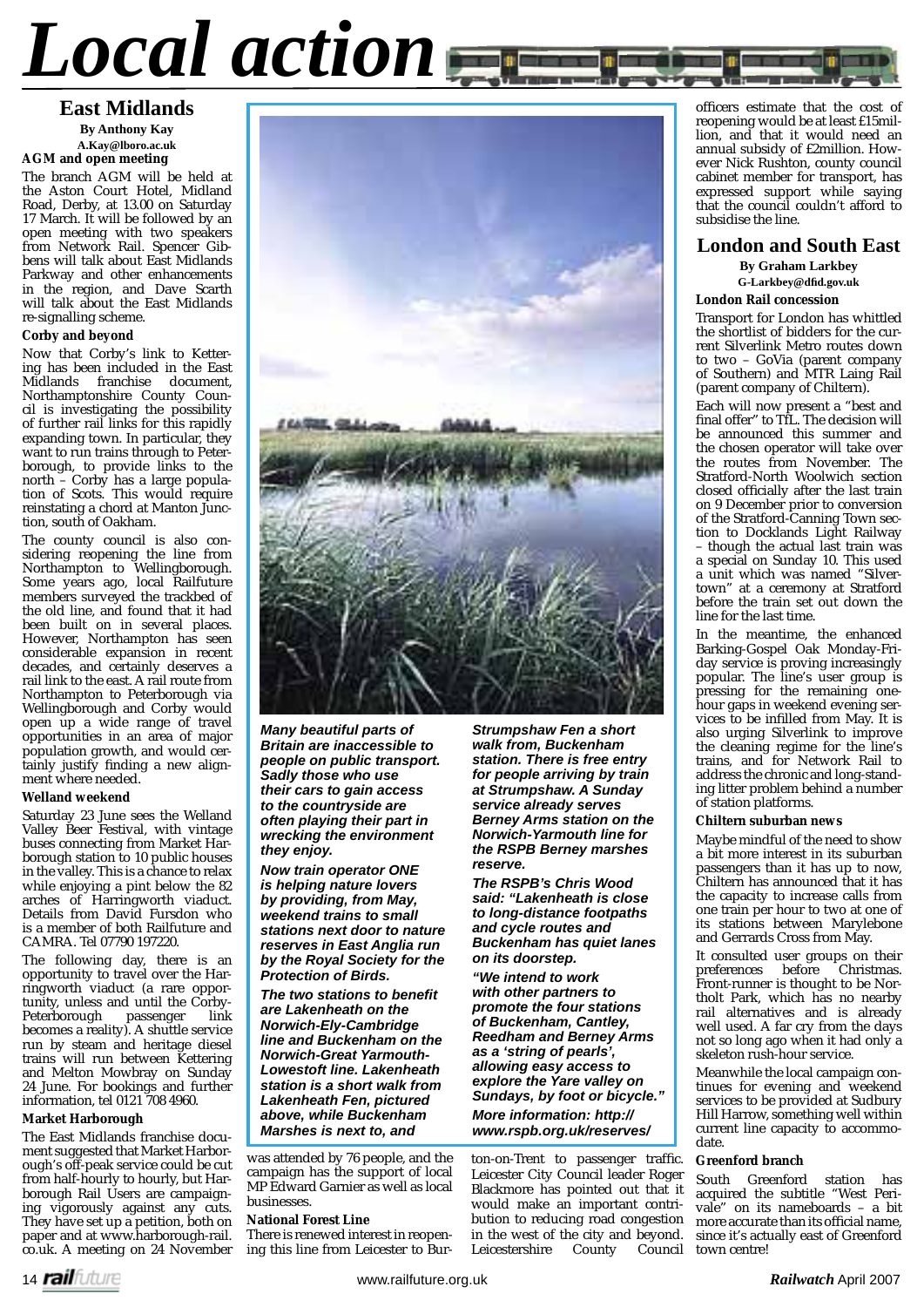

# **Anglia**

**By Nicholas Dibben nick.dibben@btinternet.com and Trevor Garrod trevorgarrod2000@yahoo.co.uk**

#### **Missing passengers**

A passenger count carried out by the branch at Whittlesea Station near Peterborough has identified more users than the official figures. We counted 89 passengers using the station during the day, nearly twice as many as the average given by the Office of the Rail Regulator. Such counts are important, as they are used to determine service frequency in franchise documents and priorities when route strategies are being developed.

#### **Campaign priorities**

The branch is arranging a number meetings with members to establish our rail campaign priorities over the next few years. Members who do not normally attend branch meetings are being invited to give their views on what improvements are needed to the rail network in the region.

#### **Rail users conference**

The branch is helping to organise the 2007 Rail Users Conference that will take place in Ely on 3 November. A range of speakers is currently being invited and full details and an application form will appear in the next *Railwatch*. Forms will also be available on the Railfuture website.

#### **Lowestoft**

Rail campaigners are fighting plans to push Lowestoft station out of the town centre.

The idea, supported by the local council, will mean people have to walk an extra quarter of a mile when they arrive by train.

The station's close proximity to the beach and main shopping centre is currently a major asset, increasing the attractiveness of the town for the many people who arrive by train, particularly during the summer and for the annual air show. Relocation would eliminate this key advantage.

So the East Suffolk Travellers' Association has launched a Save our Station campaign and has produced a leaflet setting out the facts.

The association produced and distributed over  $1000$  leaflets urging people to object, and we know that the council has received objections from people who come to the town by rail as well as from local people. For more information: eastsuffolktravel.org.uk

#### **Annual meeting**

ESTA will hold its annual general meeting and public meeting on Saturday May 26 in the URC Church Hall, Quay Street, Halesworth at 14.00. The hall is less than 10 minutes' walk from the rail station and close to Saxon Way bus stop. As guest speaker we shall welcome

John Gummer, Tory MP for Suffolk Coastal.

Chelmsford borough council is keen to see the existing station expanded and a new station built in the northeast part of the town.

#### **Lincolnshire By Brian Hastings 01724 710528 Ticket barriers**

Revenue at Lincoln has gone up following the installation of ticket barriers in November. Much of the extra income has come from a new excess fare window to cope with the number of people arriving at Lincoln without tickets. The barriers were officially introduced by Transport Minister and Lincoln MP Gillian Merrion at a ceremony attended by Railfuture branch chairman emeritus Brian Hastings. Within weeks though the "new technology" and a new ticket machine were beset by gremlins and longer queues at the ticket office have also resulted. The barriers have made it more difficult for people seeing friends and family off.

#### **Connections**

Connections at Newark for people travelling from King's Cross to Lincoln have deteriorated following the new GNER timetable in December. Tight diagramming has made it difficult for Central Trains to improve matters.

#### **£55million revamp**

Railfuture Lincolnshire applauds the Network Rail two-year plan to enhance the rail corridor through Lincoln with track renewal and layout changes to make operating trains easier. We have had a large number of pro-rail letters published in the local press following impractical road lobby calls to put the railway in a tunnel through the city.

#### **Franchise**

The branch, liaising with East Midlands, has been active in contacting potential bidders for the East Midlands and East Coast main line franchises. We have also co-operated with Yorkshire branch over the rail utilisation strategies for the East Coast main line.

#### **Bus replacement**

Railfuture has asked Northern Rail to check up on rail replacement buses which swept past some stations without checking whether any passengers were waiting. Buses replaced trains between Retford and Lincoln on various Sundays. On occasions, passengers at Gainsborough Lea Road and Saxilby were left completely in the dark.

#### **Brigg line**

Railfuture is waiting for a firm date for the Gainsborough-Barnetby line to be brought back into use permanently although some freight traffic has already been diverted on to it.

#### **Bridges**

Railfuture welcomed work over four days at Christmas to repair

two bridges at Keadby. We are now looking forward to work to deal with the speed restrictions near Crowle and Midge Hall.

#### **North East By Peter Kenyon**

**peterkenyon@yahoo.com**

#### **Branch affairs**

At the AGM in January Martin Murphy was reappointed chairman together with the existing branch officers and committee members. Visitors then enjoyed a stimulating talk by Sean English, operations director of Grand Central Railway. The packed audience was impressed by the planned developments for the Sunderland-King's Cross service and the dogged persistence which had been necessary to ensure the start of the service.

At the November meeting the guest speaker was Tony Smare from the Esk Valley Railway Development Company which is a non-profitmaking company aiming at increasing the revenue of the Middlesbrough-Whitby line, and improving the benefits to the community. The school train provides steady revenue in term time, but safety arguments have necessitated additional bus transport for numbers above 150 students. Local people use the train for travel to Middlesbrough and despite the limited service summer tourist traffic often leads to loads 20-30% above seating capacity. Northern Rail has been ready to provide a discretionary fare structure for residents. The North Yorkshire Moors Railway steam trains from Pickering now join the line at Grosmont, running on the Whitby line. The EVRDC would like to see these as a regular part of the service. For further information see www.eskvalleyrailway.co.uk

Branch liaison with train operators continues and Martin Murphy was a principal speaker at the Northern evening stakeholders' conference held in Newcastle during December.

Northern is proving willing to liaise and cooperate with interest groups in providing and adapting services, when timetable and rolling stock constraints permit.

However the discussion revealed the limitations created nationally by the limited availability of rolling stock. The lack of adequate vehicles on Tyne Valley trains for the morn-

# **Make a positive change of**



The Environmental Transport Association is an ethical alternative breakdown association.

We provide first class breakdown service at a competitive rate and cycle insurance too.

# **Benefits**

- **80% vehicles fixed at roadside**
- **4,000 approved vehicles nationwide**
- **Average 40 mins response time**
- **The ETA campaigns for greener motoring**

# **COULD 12 812 8100 2000 212 8100**

www.eta.co.uk

Lines are open 8am to 6pm Mon-Fri and 9am to 4pm Sat. Offer only available to new members. \* Prices valid until May 2007. The ETA is authorised and regulated by the FSA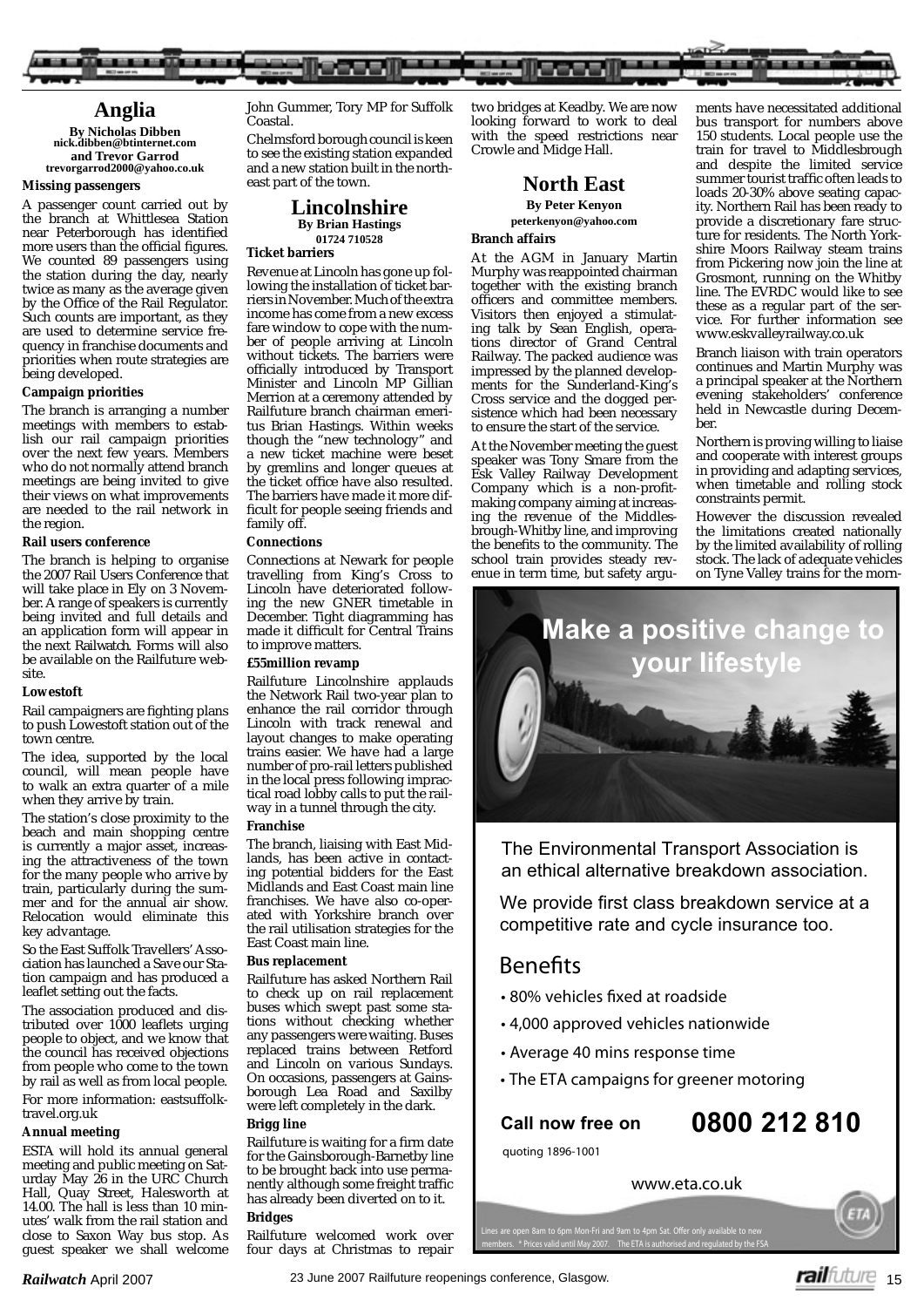# *Local action*

ing and evening commuter services has led to serious overcrowding. Regularly some passengers have been unable to squeeze on to the trains, a situation which has been reported in the Leeds-Bradford conurbation and the Bristol area recently.

The Tyne Valley Rail Users' Group submitted a timely and well argued paper to the Rail Regulator in August 2006 during the investigation into rolling stock leasing costs. Readers will know that the DfT had expressed concern that the present system precludes adequate (or in some cases any) competition. The TVRUG argued that this situation has contributed to excessive leasing costs which in turn have led to a lower quality of service, and in the long run could threaten the very existence of the Tyne Valley services. To the detached observer the fact that the ageing Pacers are subject to costly leasing arrangements seems incredible, and would not be tolerated in the road transport industry.

#### **Franchise developments**

The branch is actively responding to the progress of the new Cross Country franchising process and

the beginning of the replacement for the GNER franchise, though the DfT response to the reasoned cases presented during the consultation on the Cross Country franchise (each and every suggestion was ignored), has proved dispiriting.

#### **Morpeth matters**

The active South East Northumberland Rail Users' Group has continued to develop good relationships with rail operator Northern. The opening hours of the booking office at Morpeth were extended into the afternoon during the summer for a trial period at the initiative of the booking clerk. This gave access to the toilets and waiting room, as well as providing advanced booking facilities. The group have asked that this facility be provided permanently. More recently a trial Sunday service was introduced by Northern in the period before Christmas without any DfT subsidy, after a request by group chairman Dennis Fancett. The service opened with a welcome party for the first train led by the Morpeth Town Crier, with a fair organ and distribution of mince pies.

At the initiative of SENRUG, and especially that of banch committee



Railfuture Members - Your invitation to get a 30% reduction on a personal subscription to **Local Transport Today** 

## **RAILFUTURE MEMBER SUBSCRIPTION PRICES**

# **TRANSPORT**

As the leading journal for transport planning and policy in the UK, Local Transport Today, provides analysis and comment on all national, regional and local transport issues.

UK

1 year

 $Ex$ £59

# LTTRITA

Get instant access to LTT and membership of transport's premiere online library of reports, statistics archives and information.\*

Yes, I want to subscribe to LTTXTRA

1 year, 1 user

Contacts us: 0845 270 7900

Email: subs.ltt@landor.co.uk Fax: 0845 270 7920 www.lttonline.co.uk

#### LTTXtra offer is for individual use only.

\*The LTTXtra Special does not include a print copy

member Trevor Watson, negotiations with Virgin Trains provided stops by two additional trains each way from December. Brian Johnson of Virgin Cross Country addressed a well-attended public meeting in November with a lively question and answer session.

#### **Trains towards Ashington?**

Perhaps the most exciting development for the users' group is that Trevor Watson's suggestion that services towards Ashington be reopened from Morpeth in managed phases, has caught on. Recent attempts by Wansbeck MP Denis Murphy to persuade the DfT to fund the reopening of the Ashington line have met with the usual negative response. However given the time the Northern local Newcastle-Morpeth train spends in the siding at Morpeth before returning to Newcastle, it might be extended to provide a service to reopened stations at Choppington and Bedlington Station. Northern Rail, the NE Assembly and local councils are co-operating to produce a feasibility study by May. If this section of line can be reopened it will focus attention on Ashington. Also the newly extended Woodhorn Mining Museum complex, which now includes the county archives service, could be served by a new station.

The new franchises being negotiated for Cross Country and GNER trains are casting a shadow over the future prospects for the long distance trains calling at Morpeth. The Cross Country stops at Morpeth are voluntary, and their status in the new franchises is unknown. Likewise the stop made by the 17.30 service ex King's Cross (timed at Morpeth at 20.43) was retained voluntarily by GNER. Alternatively, since bidders are encouraged to offer timetable improvements, the number of stops by long distance trains may increase. SENRUG is being vigilant in these and other matters.

For details of group activities contact Dennis Fancett : dennis. fancett@btopenworld.com.

#### **Leamside Line**

The intention announced by Network Rail in September to dismantle the mothballed 21-mile Leamside Line (connecting Pelaw and Ferryhill) generated numerous responses demanding that the track and formation be left in situ.

Fraser Kemp, MP for Houghton and Washington, duly hosted a meeting with Network Rail at the House of Commons on 5 December attended by representatives from major local authorities, the Association of North East Councils, Nexus (the operator of Tyne and Wear Metro), the North East Assembly and the MP for Durham, Roberta Blackman-Woods.

Network Rail acknowledged that it had been surprised by the strength of feeling its track lifting proposal

had caused. Nexus personnel and others present at the Fraser Kemp meeting emphasised the strategic potential of a reinstated Leamside Line for both freight and passenger services.

In the event Network Rail agreed that it would co-operate in the preparation of a feasibility study to assess whether a convincing business case could be made for reopening. The study is to be coordinated by Nexus and brought to an early conclusion. Meanwhile Network Rail has indicated its wish to commence dismantling the track between Wardley and Ferryhill in order to salvage useable sections for installation elsewhere in the region. It is understood, however, that Network Rail has been asked by the County Durham transport forum to desist from any track removal pending completion of the feasibility study.

Railfuture North East has been active in trying to prevent the destruction of the line. An information-briefing paper was prepared by the branch in November and sent to key "players" to assist in their deliberations. Contact was made with two of the MPs through whose constituencies the line passes and both have pledged their support for reopening.

Network Rail, as Railtrack before it, has acknowledged that it has a "congestion" problem on the East Coast main line between Newcastle and Ferryhill. The branch understands that increasing demand for coal from the Yorkshire power stations is necessitating the running of additional freight trains through the region from Scotland, Blyth and Port of Tyne. These in turn are putting pressure on available paths on the two track section of the ECML from Newcastle to Ferryhill. It is the branch's contention that reinstatement of Leamside would bring relief by in effect creating a fourtrack route between these very two points. For its part Network Rail is proposing to provide some extra capacity by reinstating the Boldon chord which would provide direct access from Port of Tyne on to the Durham Coast Line.

While this would provide some additional capacity for freight the downside is that the coal trains would have to tangle with frequent Metro services and Grand Central trains. Leamside of course would not entail those constraints.

A successful business case for bringing Leamside back into use would have to embrace three elements, namely freight, passenger and diversionary. The branch believes that the line, if reopened, would make a significant contribution to transport provision in the North East. However, at the time of writing, Network Rail has not indicated that the plans to lift the track will be delayed or abandoned during the compilation of the feasibility study.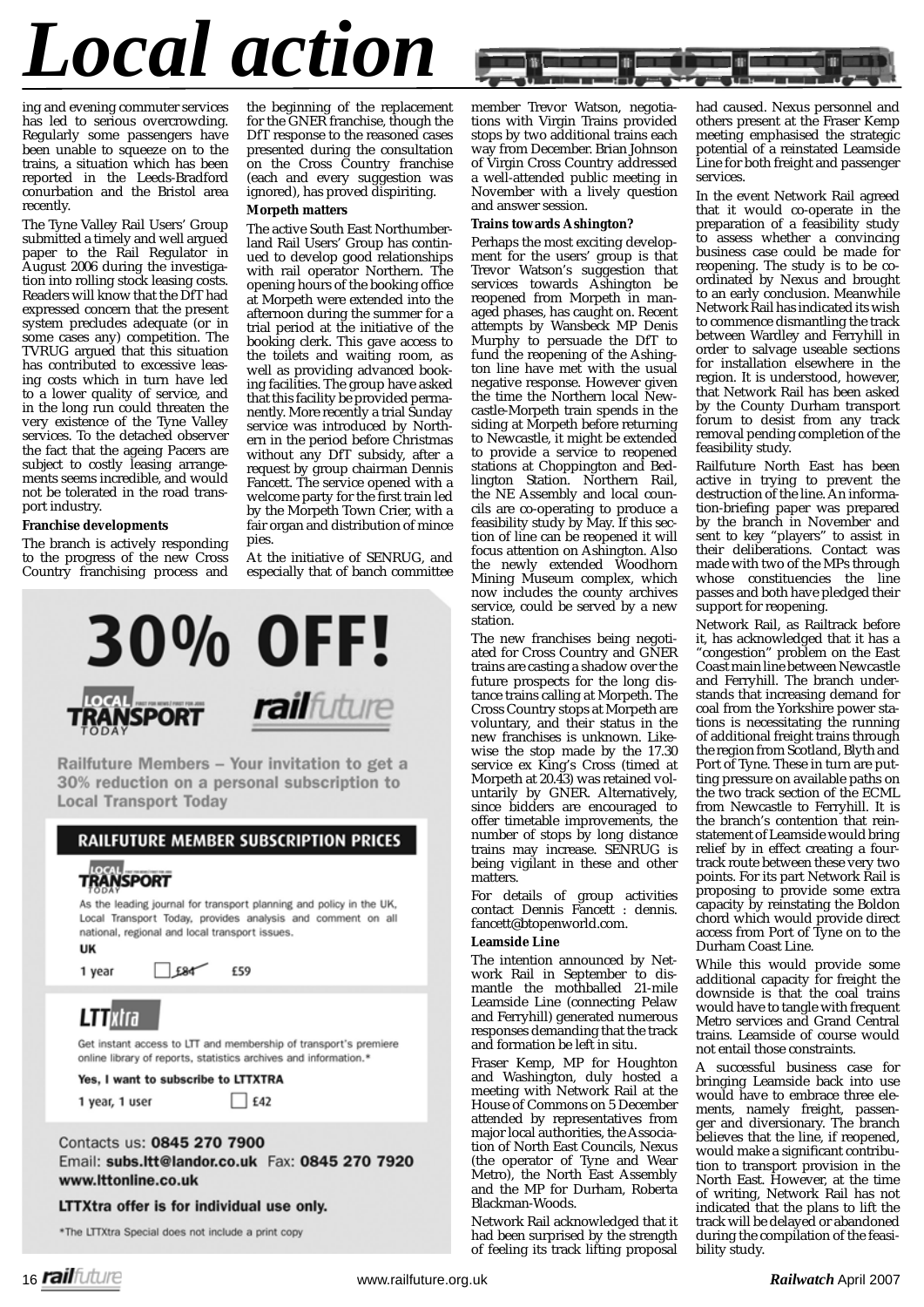

#### **Weardale Railway**

The success of the Santa Trains, which were full to capacity, has encouraged the railway to continue with weekend services until Easter, when a new timetable will be introduced. Normally the smartly turned out 141 diesel unit will operate, but the newly acquired NCB steam loco may be used. This service benefits residents in the valley as well as hardy winter tourists.

For timetable details see www. weardale-railway.org.uk

#### **Ian Allan Award for Weardale**

The restoration of the canopy at Stanhope station won the award for the best UK station preservation project in 2006. The canopy is a replica of the original NER structure. Volunteers worked for 10 months, using 2,200 metres of timber, 30 sheets of plywood, 2,600 slates, 192 panes of glass and 80 litres of paint. The Heritage Railway Trust, which has featured in these reports before, contributed £20,000 to the cost.

### **North West By Trevor Bishop**

# **trevor.bishop0@btinternet.com**

#### **New Cross Country**

The Department for Transport rail group has ignored submissions from Network Rail, TravelWatch Northwest, the Association of Train Operators and others to go ahead with its proposals in the North West for new Cross Country franchise after it is renewed in November 2007.

The DfT ran a shortened consultation period over the summer for this and then published its "stakeholder briefing document" at the end of October. Many of the proposals contained in the original consultation were retained, most notably the proposals for reduction of the present cross-country network to enable units to be used to strengthen services elsewhere. Particular proposals affecting the North West were the transfer of Manchester-Scotland services to TransPennine Express and the removal of through journey opportunities from north of Crewe and Manchester, to beyond Bristol to the South West and beyond Reading to the South East.

Network Rail pointed out in its submission to the consultation that if class 185s were to be substituted for Voyagers on the Manchester-Scotland route they "would like<br>timetabling modelling undermodelling undertaken to identify any performance risk caused by TPE 100mph units operating Cross Country services between Manchester and Scotland. There are also concerns about replacing four and five-car units with three-car vehicles. Currently class 185 units are not route cleared north of Oxenholme".

In its submission, ATOC said "we believe the new structure delivers



**WRECKED: The car hit by a train near Burscough Picture: BTP** 

# **Danger driver jailed**

*A driver was sent to jail for six months in February after Preston Crown Court heard he drove this car across a level crossing in the path of train.*

*The car was hit by the train – travelling at 20mph – at Wyke-Cop crossing Burscough in May 2006.*

*Richard Yates, aged 32 from Rufford, Lancashire, admitted dangerous driving and failing to report a collision.*

*"The actions of Richard Yates put his own life at risk and potentially the lives of all the passengers and rail staff on board the train that evening," said Sergeant Brian Dickinson of British Transport Police. "It was amazing that nobody was seriously injured as a result of this incident."* 

*Network Rail's area general manager Jo Kaye said: "13 people died needlessly in one year on level crossings and last year we spent £3million on a radio and TV* 

no significant capacity benefits at Birmingham New Street over the current and that suitable planning will be needed for the increased connectional demand generated by the proposals at Birmingham New Street."

TravelWatch NorthWest has since issued a press release deploring the DfT's decision and in particular calls in to question the basis for the DfT's analysis of travel patterns and its refusal to release the passenger numbers data for that travel (citing commercial confidentiality). Railfuture North West wrote its submission on much the same grounds as the other bodies mentioned

*advertising campaign. At least four people chance their lives at level crossings each day through misuse and on average one person a month is killed at a level crossing for that reason alone."* 

*In this case, the car was thrown clear of the tracks and was extensively damaged. The train received only superfi cial damage. No passengers or rail staff were injured as a result of the collision involving the Northern Trains Manchester Airport to Southport service.*

*The railway is also forced into extra expense as a result of drivers failing to abide by the law, an attitude that prevails on the rest of the road network with very little prospect of being caught. Speed cameras though are at last making some impact on drivers who give no consideration to pedestrians, cyclists and other vulnerable road users.*

above, with objections being principally about the loss of through services for many key cities and towns across the North West, with the enforced change at an already over-crowded Birmingham New Street being a major disincentive to travel.

Railfuture NW made the point strongly that if there are needs elsewhere for rolling stock, this should not be met at the expense of existing services. New stock should be bought. TravelWatch NorthWest also states that even with bidders being asked to submit proposals to enhance capacity by 30%, this would not even have covered the

growth in the past few years, let alone the life of the franchise.

It does seem they have listened on one point though, one XC service from Manchester to Birmingham or beyond was proposed to travel via Wilmslow and Crewe; it seems there is not enough track capacity to permit that, so they will run via Stoke.

#### **Colne Connected**

SELRAP, the group campaigning to reopen the Skipton-Colne line, organised a major conference – Colne Connected – on the issue of the reopening in October 2006 and is reaping the benefits already with support from more than 30 MPs and MEPs for its dream. Coverage of the issue appeared in *RAIL* magazine in early January with SELRAP's liaison officer, Andy Shackleton quoted extensively.

Paul Salveson, head of community and regional strategies at Northern Rail gave strong support too, adding that electrification should be part of the reopening agenda. SEL-RAP has a target of getting trains running on the route by 2012 – over four decades since they last ran in January 1970.

#### **More needed**

Passenger Focus issued a statement in January calling for more to be done to improve rail services and stations in the North West.

Passenger Focus was responding to Network Rail's 10 year plan for railways in the North West. David Sidebottom, Passenger Focus passenger link manager, said research shows that many more passengers are travelling every day on extremely crowded trains against a backdrop of rising fares.

He said: "With a 10% growth in passenger numbers year on year, many trains are bursting at the seams. Fourteen per cent of passengers on the journey between Bolton and Manchester say that they are rarely able to get a seat, and perhaps more alarmingly, nearly one in 10 commuters on the same route tells us that overcrowding is so bad they can't even get on their train.

"The acute lack of car parking spaces at stations in the North West is also a real concern for passengers, with nearly one in four on some routes telling us they are usually unable to park their car at the station in the morning and another 20% rarely able to park later in the day."

# **Severnside**

**By Nigel Bray 01452 501986**

The branch is supporting a campaign by Stroud MP David Drew for the reinstatement of double track between Kemble and Swindon. The Stroud Valley is not only the main line between Gloucestershire and London but also the alternative route for South Wales-London dur-

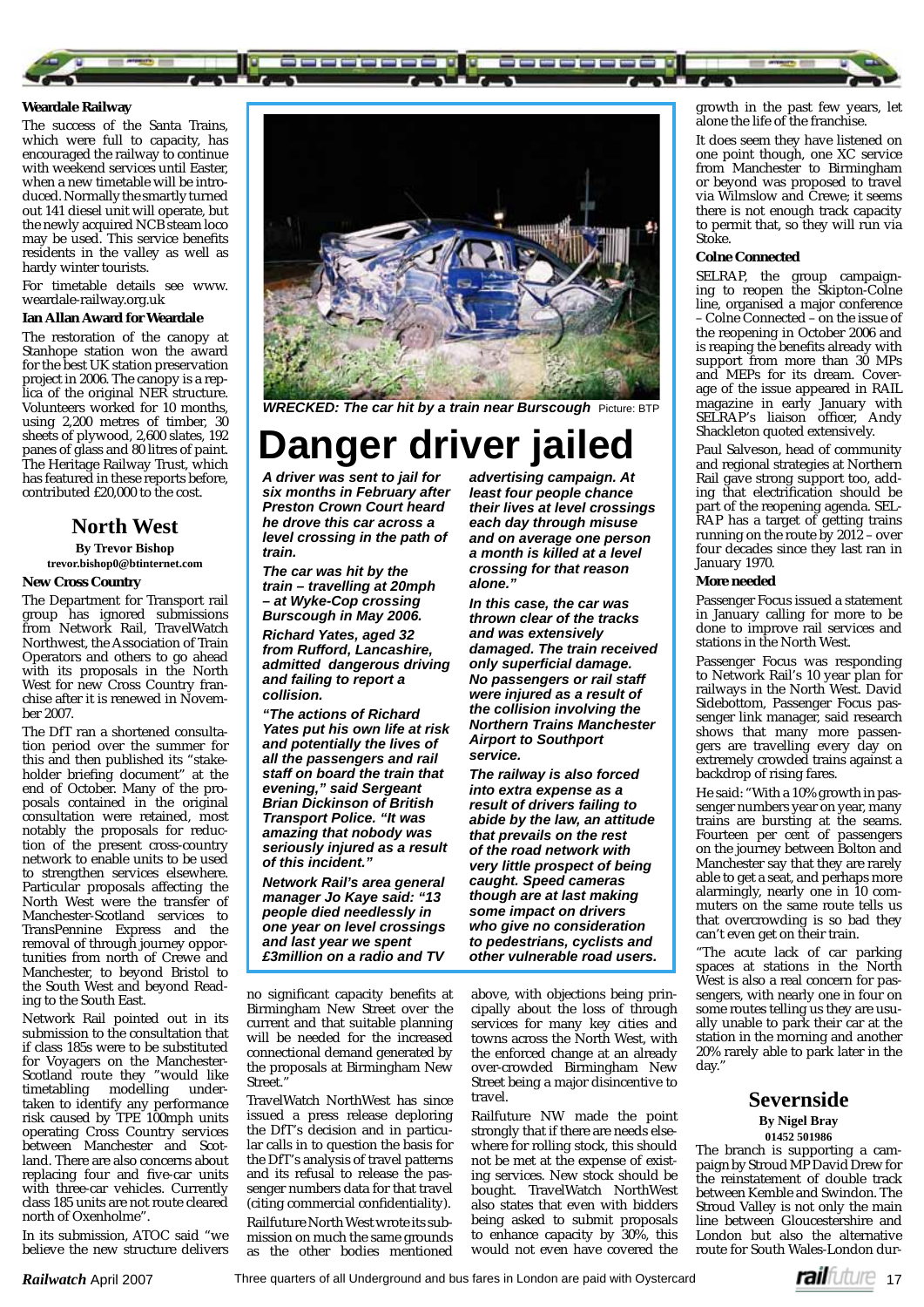# *Local action*

ing closure of the Severn Tunnel. The secretary recommended him to enlist the support of business and political interests in South Wales.

Three committee members attended First Great Western's launch of its refurbished InterCity 125 train at Bristol Temple Meads on 17 January. The new interior is an improvement in terms of seat pitch and lighting but we are concerned at the greater percentage of airline seating in standard class and consequent reduction in the number of tables.

We were represented at Transport 2000's launch of its South West manifesto for "Growing the Railways" at Bristol on 19 January. Reference was made to the 40% growth in rail passenger journeys in the South West region over the past 10 years and to predictions of faster economic and population growth in the region than across the UK as a whole over the next 10. In this context the Department for Transport's imposed reductions in train services and seating capacity in the FGW timetable, which commenced on 10 December, made no sense at all.

Several speakers made strong pleas for politicians and local authorities to sink their differences and work together for a better rail network in the region.

Our co-chairman John Walker pointed out that co-operation between Somerset County, Taunton Deane Borough and West Somerset District Councils had resulted in resignalling of the junction at Norton Fitzwarren to permit through running of passenger trains between the West Somerset Railway and the national system.

Draft copies of the branch's proposals for expansion of rail services in the region were on display, including maps produced by Gerard Duddridge.

### **Thames**

**By Chris Wright**

Branch secretary Martin Smith and chair Chris Wright were expected to stand down at the branch annual general meeting in March after many years of service. They have

received messages of appreciation from rail industry insiders, councils and rail user groups for their work as news comes through of some progress on long-running campaigns.

The latest report on the East-West rail link is expected shortly and may support reopening through to Milton Keynes. The report has been delayed because of funding considerations and preoccupation with the Channel Tunnel Rail Link.

The Aylesbury Parkway scheme is progressing with the publication of proposals for a seven-car platform and track upgraded for 60mph running.

The Cotswold Line is the subject of a report from Network Rail which suggests double track should be reinstated.

The Bicester Town line is set to receive further funding for upgrades following the expansion of Bicester Village.

Oxford has seen protests over the new timetable and remains the subject of discussions over improvements, including possible use of the freight loop for passenger services. Chiltern Line improvements have been completed including resignalling, with some car park extensions to follow in 2007-8.

### **Yorkshire**

**By Peter Davies peter@bh-cc.co.uk**

#### **Harrogate-Ripon reopening**

Since the publication in February 2006 of the Arup Report assessing engineering and environmental issues between Harrogate and Ripon, the Ripon Railway Reinstatement Association has kept the issue to the forefront of its activities, reminding the relevant authorities that the scheme is still in existence.

North Yorkshire County Council retains the scheme on the agenda at periodic meetings of the Harrogate line officers rail group which consists of representatives from the authority, Northern Rail, Network Rail and the West Yorkshire Passenger Transport Executive.

The group has contacted Network



Membership is £21 per year for an individual ■ Family: £21 plus £2 for each extra person ■ Pensioners, students and unemployed £14 ■ User groups, community and parish councils: Please use this form to ask for group rates

Name ..........................................................................................................................................................................

Rail to enquire as to its position with regard to the reopening, and a reply was received that they would be interested in the scheme if private finance was available. A similar reply was received from Yorkshire Forward.

The association has made a submission to the Regional Planning Assessment for Yorkshire and the Humber, being undertaken on behalf of the Department for Transport by MVA consultancy highlighting the need for a Harrogate to Ripon railway.

No finance is available from any source at present, however the scheme has received official recognition.

#### **Annual report**

The Yorkshire branch has produced its annual report of the activities of the various rail user groups over the past year. The report also examines the quality of service in the Yorkshire area, rail reopening schemes, and rail freight within the Yorkshire area. The report will be available for purchase by interested members from April 2007 and the cost is £1.50. Further details will be given in the next edition of *Railwatch*.

#### **Newsletters**

In response to a request from the Railfuture board, Yorkshire branch will be producing two newsletters during the year.

#### **Annual general meeting**

The annual general meeting was held on Saturday 10 March 2007 in Huddersfield, with a representative from the Grand Central Railway Company addressing the meeting.

#### **East Coast main line franchise**

The branch is preparing its submission to the Deparment for Transport regarding the East Coast main line franchise.

## **Coastway**

**By Dick Tyler tyler@bexhill27.fsnet.co.uk**

#### **Spare train**

Southern is taking a spare class 171 unit surplus to South West Trains requirements. It is currently in SWT colours but has always been inter-

# **Join Railfuture**

**You get four copies of** *Railwatch* **magazine a year and the chance to help make Britain's railways great again**

Address ...................................................................................................................................................................... ......................................................................................................................................Postcode ..............................

nally in Southern decor in error. It will be used as a spare to cover for breakdowns but also to strengthen some overcrowded turns.

#### **Bexhill refurbishment**

Bexhill station will be refurbished inside later this year, the two internal wooden kiosk structures demolished and two extra double doors installed at the front, the latter having already received approval from Rother District Council.

#### **Growth**

Southern is in discussion with Network Rail over track condition on the Hastings-Ashford line. Southern want to improve timings by speed limit improvements and even track doubling. Passenger usage has increased beyond even Southern's estimates and they want to build on this. For instance Marshlink to Brighton passenger journeys in the first six months grew by 357%!

#### **Ashford link**

Southern is worried about Eurostar's reduction of Ashford stops, and will continue to pressure for them to be reinstated. But Southern is encouraged because retailers at both Brighton and Ashford are reporting increased sales as a result of the through service.

# **Scotland**

## **Crossrail**

Plans for a Glasgow Crossrail, a direct rail link to the city's airport, and bus-based park and ride options are in the third draft of the Strathclyde Transport Strategy. The airport rail connection would involve upgrading five miles of track between Shields Junction and Paisley Gilmour Street station and laying one mile of track between Paisley Saint James station and the air terminal.

#### **Borders reopening**

Preparatory works for the Borders railway reopening project were scheduled to begin in February with vegetation clearance.

David Parker, leader of Scottish Borders Council, the promoter of the Waverley line scheme, said: "We remain firmly on schedule and each month we make important strides forward as we continue with the tendering process, land assembly and advance works activity, with construction set to begin in 2008."

Royal Assent for the project, to rebuild the former Waverley line as far as Tweedbank, was granted in 2006 for the £174million scheme.

#### **Rail-air link**

The Scottish Nationalist Party has said it will scrap the current plan to build a £650million rail link to Edinburgh airport if it wins the Scottish Parliament elections on 3 May.

# **Wales**

**By Rowland Pittard rowlandpittard1@yahoo.co.uk**

**Strategy**

Railfuture Wales has given a detailed response to the Transport Strategy of the Welsh Assembly

Send to **Railfuture, 6 Carral Close, Lincoln LN5 9BD** Tel: 01522 874513 membership@railfuture.org.uk

18 www.railfuture.org.uk *Railwatch* April 2007